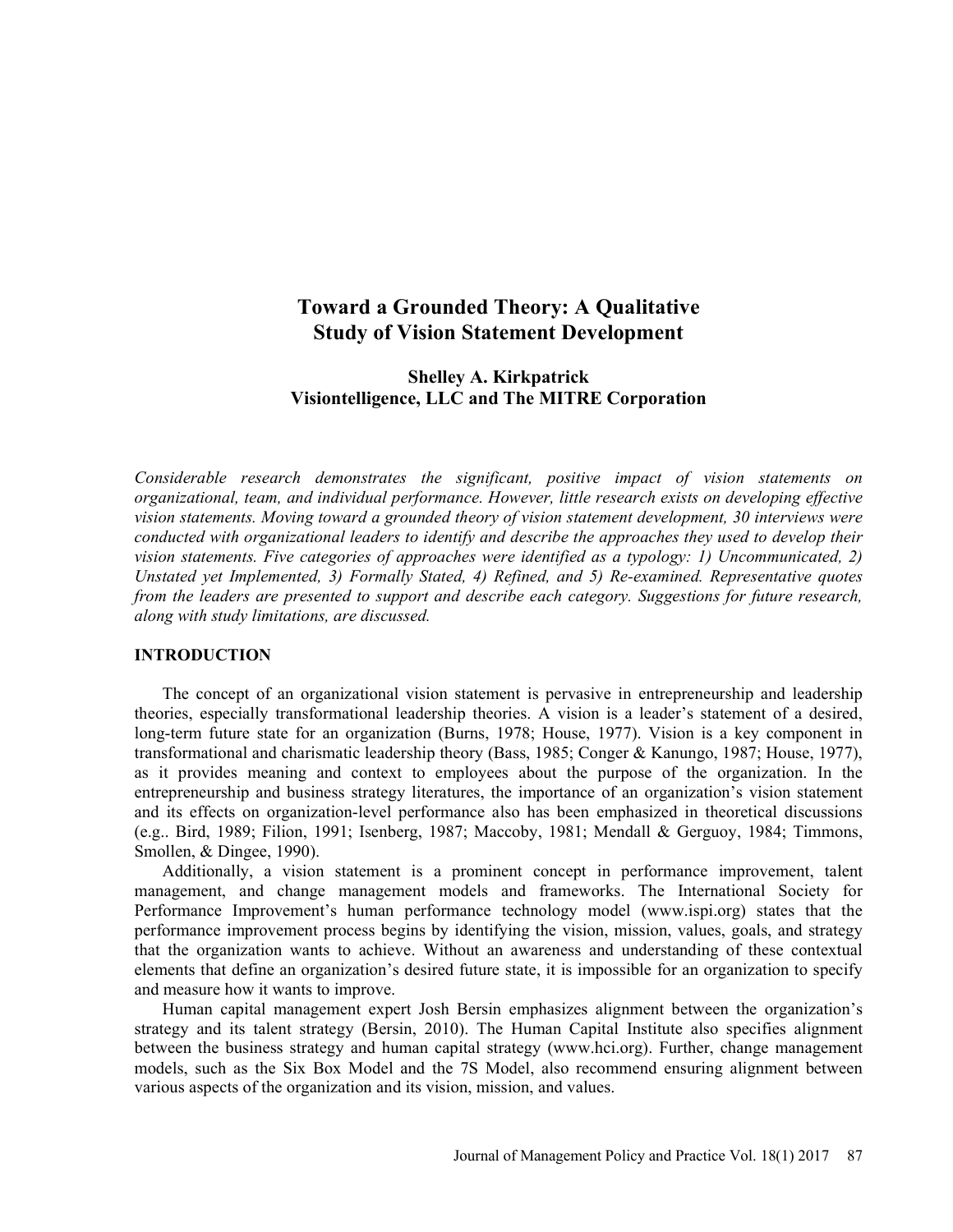The impact of the vision statement plays a key role in driving change and improvement in organizations. The positive impact that a vision statement has on organizational, group, and individual performance is well documented in the academic literature. Over 50 studies show the positive impact of an organizational vision statement, but only if that statement adheres to certain characteristics (Kirkpatrick, 2009).

In contrast, little to no research exists on how leaders develop the vision statement. Before we can identify ways to develop effective vision statements, we must first identify and describe the range of approaches that leaders use to develop those statements. According to Glaser and Strauss (1967), the first step in the theory development process is to generate conceptual categories based on evidence. The number and representativeness of cases used to generate the categories is not important; what is important is that the cases are first identified, regardless of the method through which they were identified or the number of cases identified (Glaser & Strauss, 1967).

The goal of this study was to describe the process or processes through which leaders develop company vision statements. I conducted a descriptive, qualitative study of 30 organizational leaders (CEOs, Presidents, and founders) using a structured interview. Based on the interview results, I identified five categories of approaches to vision statement development, forming a typology of approaches. After reviewing the impact that effective vision statements have on organizational and individual outcomes, I present the five categories of vision statement development approaches, along with leader quotes that illustrate their rationale for the approach they used. Next, I discuss the importance of communicating and implementing the vision statement, which was emphasized by all of the leaders that were interviewed and therefore could be included in a model of vision statement development. Finally, I present considerations for future research.

## IMPACT OF EFFECTIVE VISION STATEMENTS

Research consistently demonstrates that a vision statement can improve organizational performance as well as individual follower performance only if the vision contains certain characteristics (Baum, Locke, & Kirkpatrick, 1998; Kirkpatrick, 2004, 2009; Kirkpatrick & Locke, 1996; Kirkpatrick, Wofford, & Baum, 2002). According to Baum et al., those characteristics are the following: brevity, clarity, abstract and challenging, states the organization's purpose, future focused, sets a desirable goal, and matches the organization's success measures.

Over 50 studies demonstrating the positive impact of an effective vision statement have been conducted across a variety of samples, including students and managers who served as laboratory study participants, military combat and noncombat leaders; top-, middle-, and lower-level managers; work teams; entrepreneurs; educational leaders; national leaders; and political leaders (Kirkpatrick, 2009). A wide range of research methods were employed in these studies, including case studies, longitudinal studies, field studies, interviews, laboratory experiments, and historical analysis of archival information. These studies find positive, significant effects of vision statements on organizational as well as team performance.

At the individual level, follower attitudes, such as commitment to the organization, trust in the leader, and satisfaction, are also positively affected by the presence of a vision statement (Barling, Weber, & Kelloway, 1996; Bono, Foldes, Vinson, & Muros, 2007; Colbert, Kristof-Brown, Bradley, & Barrick 2008; Howell & Frost, 1989; Kirkpatrick & Locke, 1996; Niehoff, Enz, & Grover, 1990; Oswald, Mossholder, & Harris, 1994; Podsakoff, MacKenzie, Moorman, Fetter, 1990).

#### PURPOSE

The purpose of this study was to identify and describe ways that leaders developed their organization's vision statement. Following Glaser and Strauss's recommendations, a descriptive study was conducted with no preconceived notions as to the types of approaches that leaders used. The goal was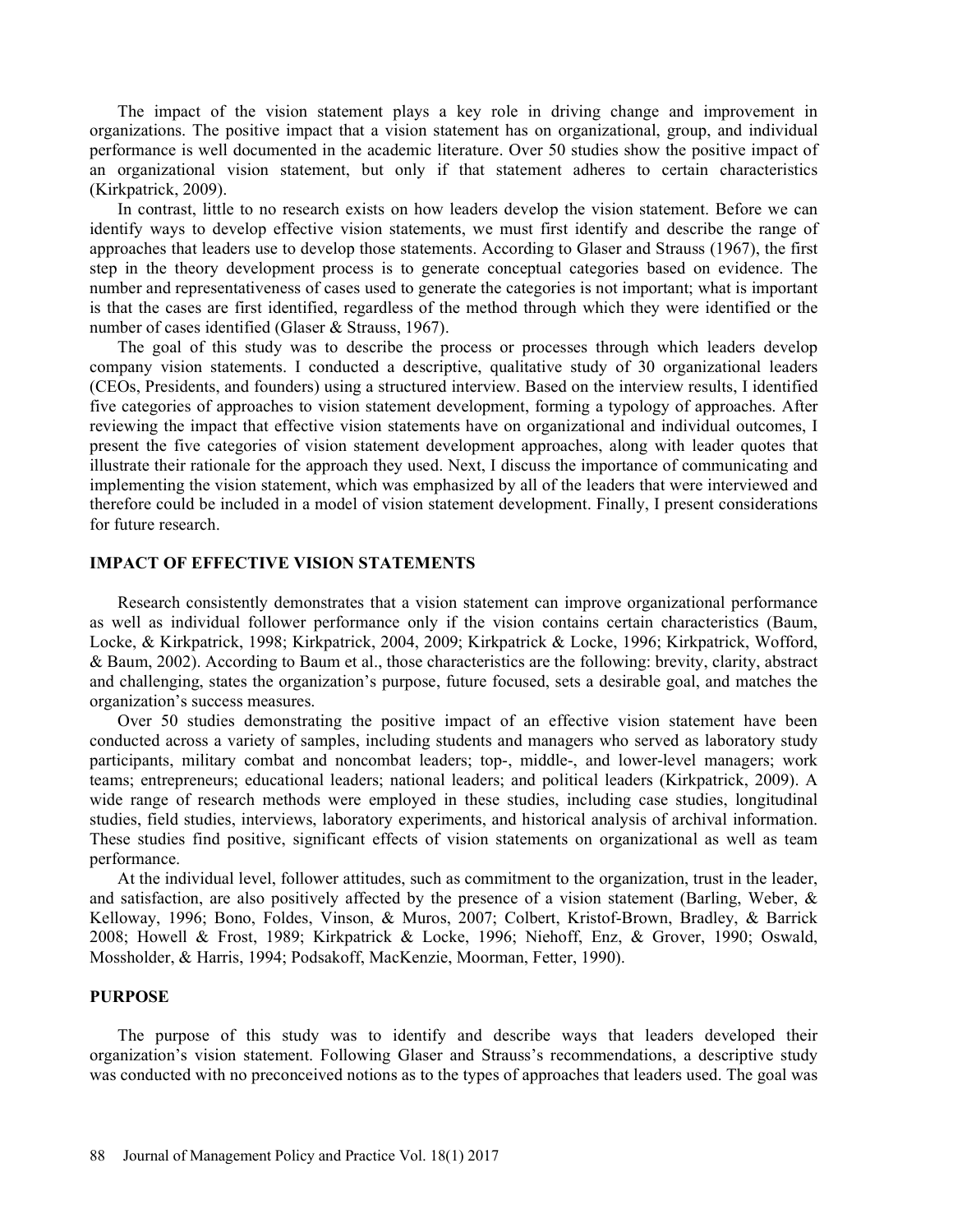to identify as many categories of vision statement development approaches as possible and then use the categories identified to guide future research.

### METHOD

Between July 2013 and August 2015, I identified successful companies and requested an interview with its CEO, President, or founder. In some cases, the CEO or President was also the founder or cofounder; in other cases, the CEO or President joined the company after it was founded. Of the 30 leader interviews, 14 of the companies had been recognized on at least one best places to work list (Best Small Places to Work 2014, Best Medium Places to Work 2014, Fortune 100 Best Companies to Work For® 2015). Other companies were identified through networking and comprised a convenience sample of companies that were regarded by the referring individual as highly successful.

The sample of companies included large companies (e.g., Sun Microsystems, Allen Edmonds, WinCup, Allianz Life), medium sized companies (e.g., Hagerty Insurance, Plante Moran), and small companies (e.g., South Mountain Company, Xactly, Bubble Shack Hawaii, Ruby Receptionists). The sample also represented product (e.g., WinCup, Bubble Shack Hawaii, Allen Edmonds, ThinkGeek) and services (e.g., Wild Apricot, Contraqer, ICATT Consulting, Zenoss, ThinkShift) companies as well as nonprofit organizations (e.g., Chesapeake Bay Organizational Development Network, City of Rancho Cordova, Community Memorial Hospital).

I conducted telephone interviews using a structured interview protocol. After each interview, I transcribed my interview notes and sent them to the leader for formal approval. Interview length ranged from 20 to 90 minutes, and questions included the following: When did you develop a vision statement? Who was involved in developing it? Did you revise the statement? If so, when and who was involved? If you did not develop a vision statement, why not? The interview protocol is shown in Appendix 1, and the list of leaders, titles, and companies is shown in Appendix 2.

#### **RESULTS**

Based on interview results, I identified five categories of vision statement development approaches. After conducting the interviews, I identified five distinct approaches to developing a vision statement. Examining the leaders' statements, I found that many leaders displayed more than one category as they formed their vision and statement of that vision over time.

Leaders who founded their company because they were inspired to make a difference in some way represented Category 1. Although the leader had an inspiration for forming a company, he or she had not developed or communicated a formal vision statement. All of the founders that I interviewed progressed on to another category beyond Category 1, except for one. The one exception was Jack Brucker, CEO of WinCup, who stated that, over the course of his career he had taken over several failing companies where the focus was on securing loans and making payroll rather than developing a vision statement. Brucker stated, "At one company, when I was hired as CEO, I made them rip up the core values. They were on the brink of bankruptcy, and they needed to focus on survival and the current situation.

Leaders who exemplified Category 2 did not formally state their vision but did take steps to communicate it in other ways and to implement it. They communicated the vision through discussions, what they focused their attention on, and what they rewarded and reinforced. The vision was not presented in a single, formal statement.

Some leaders progressed through Category 2 to reach Category 3, where the unstated vision was turned into a formal vision statement and communicated to employees. Leaders in Category 3 were able to state the vision immediately and typically developed it on their own or with one or two co-founders.

In contrast, other leaders indicated that they spent time refining the vision statement by seeking the right words and getting feedback on draft vision statements before finalizing the statement, which was identified as Category 4. These leaders spent time trying to find the best way to state their vision so that it was clear to co-founders and employees.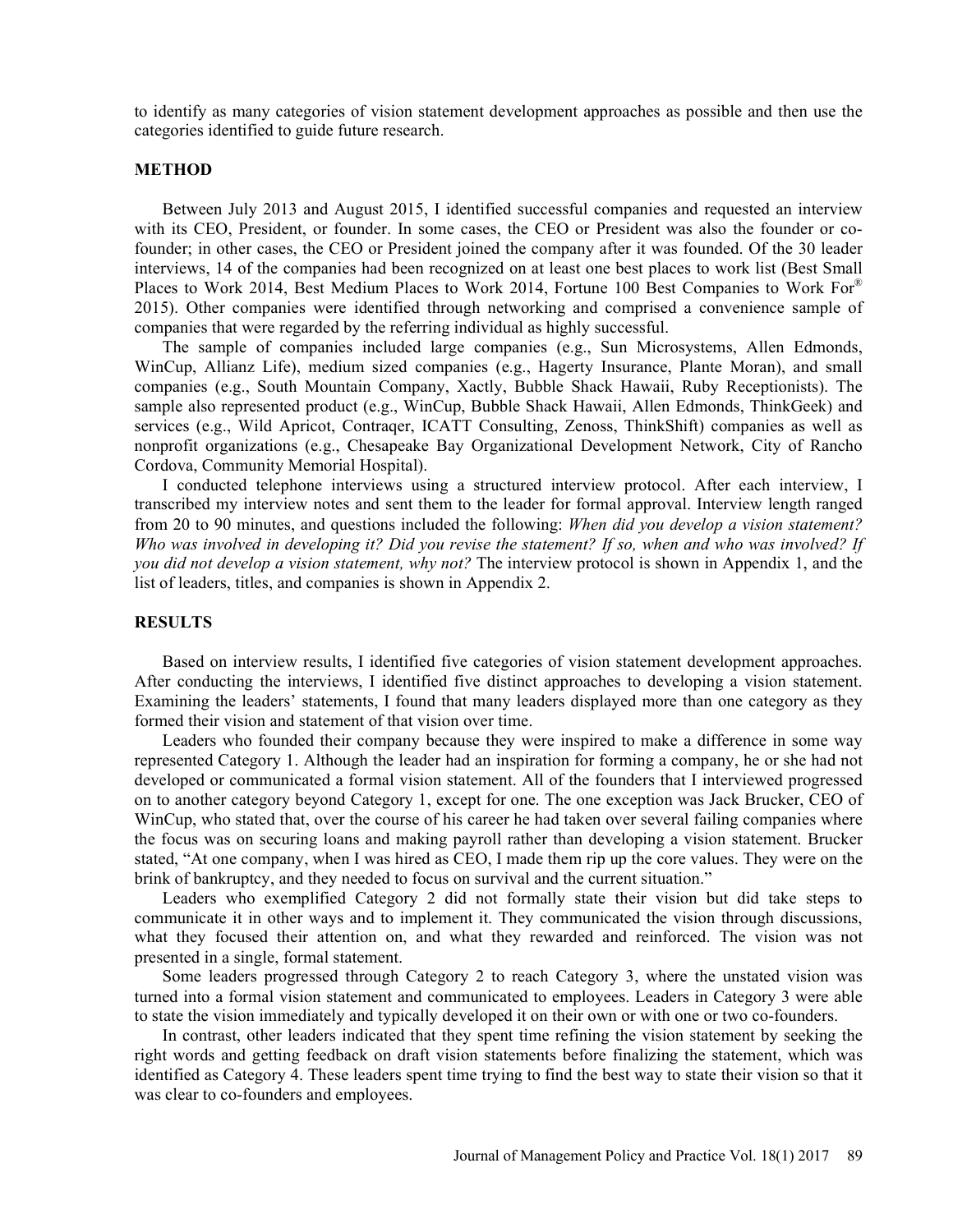For Category 5, leaders periodically re-examined and, if needed, revised the formal vision statement. Several leaders reported that they intentionally reviewed the vision statement from time to time, such as quarterly or annually, to make sure that it continued to reflect the strategy and was clear to employees. The vision statement was not always revised, although some leaders said that they did revise the vision statement when they felt it required updating.

I categorized the leaders and their companies into the five Categories. Table 1 shows the highest Category that each leader reached with their current company. As can be seen in the supporting quotes, some leaders described their experiences and rationale for a lower Category than they later achieved; many leaders explained their rationale for moving on to another Category of vision statement development. Each category is described in more detail below, along with supporting quotes from the leaders.

| <b>Category of Vision Statement</b> | <b>Leader (Company Name)</b>                              |
|-------------------------------------|-----------------------------------------------------------|
| <b>Development Approach</b>         |                                                           |
| Category 1: Uncommunicated          | Brucker (WinCup)                                          |
| Category 2: Unstated yet            | Glidden (Introhive)                                       |
| Implemented                         | Hunn (Resonate Insights)                                  |
| Category 3: Formally Stated         | Ford (Stellar Solutions)                                  |
|                                     | Hagerty (Hagerty Insurance)                               |
|                                     | Imes (Advantage Answering Plus)                           |
|                                     | Louis (WJ Technologies)                                   |
|                                     | Mask (Infusionsoft)                                       |
|                                     | McNealy (Sun Microsystems)                                |
|                                     | Krater (Plante Moran)                                     |
|                                     | Panico (Integrated Project Management Company)            |
|                                     | Steinem (Dahl-Morrow International)                       |
| Category 4: Refined                 | Gibbs (Contrager)                                         |
|                                     | Hamda (ICATT Consulting)                                  |
|                                     | White (Allianz Life)                                      |
| Category 5: Revisited               | Abrams (South Mountain Company)                           |
|                                     | Ballard (Preferred Systems Solutions)                     |
|                                     | Buterin (Wild Apricot)                                    |
|                                     | Cabrera (Xactly)                                          |
|                                     | Grangaard (Allen Edmonds)                                 |
|                                     | Harding (Bubble Shack Hawaii)                             |
|                                     | Karpovich (Zenoss)                                        |
|                                     | Krishnamurthy (ThinkShift)                                |
|                                     | McCarthy (ThinkGeek)                                      |
|                                     | Nakamura (City of Rancho Cordova)                         |
|                                     | Nelson (Ruby Receptionists)                               |
|                                     | Sharpe (ACF Solutions)                                    |
|                                     | Sternberg (Talent Plus)                                   |
|                                     | Waggoner (Community Memorial Hospital)                    |
|                                     | Zucal (Chesapeake Bay Organizational Development Network) |

## TABLE 1 LEADERS CATEGORY OF VISION STATEMENT DEVELOPMENT APPROACH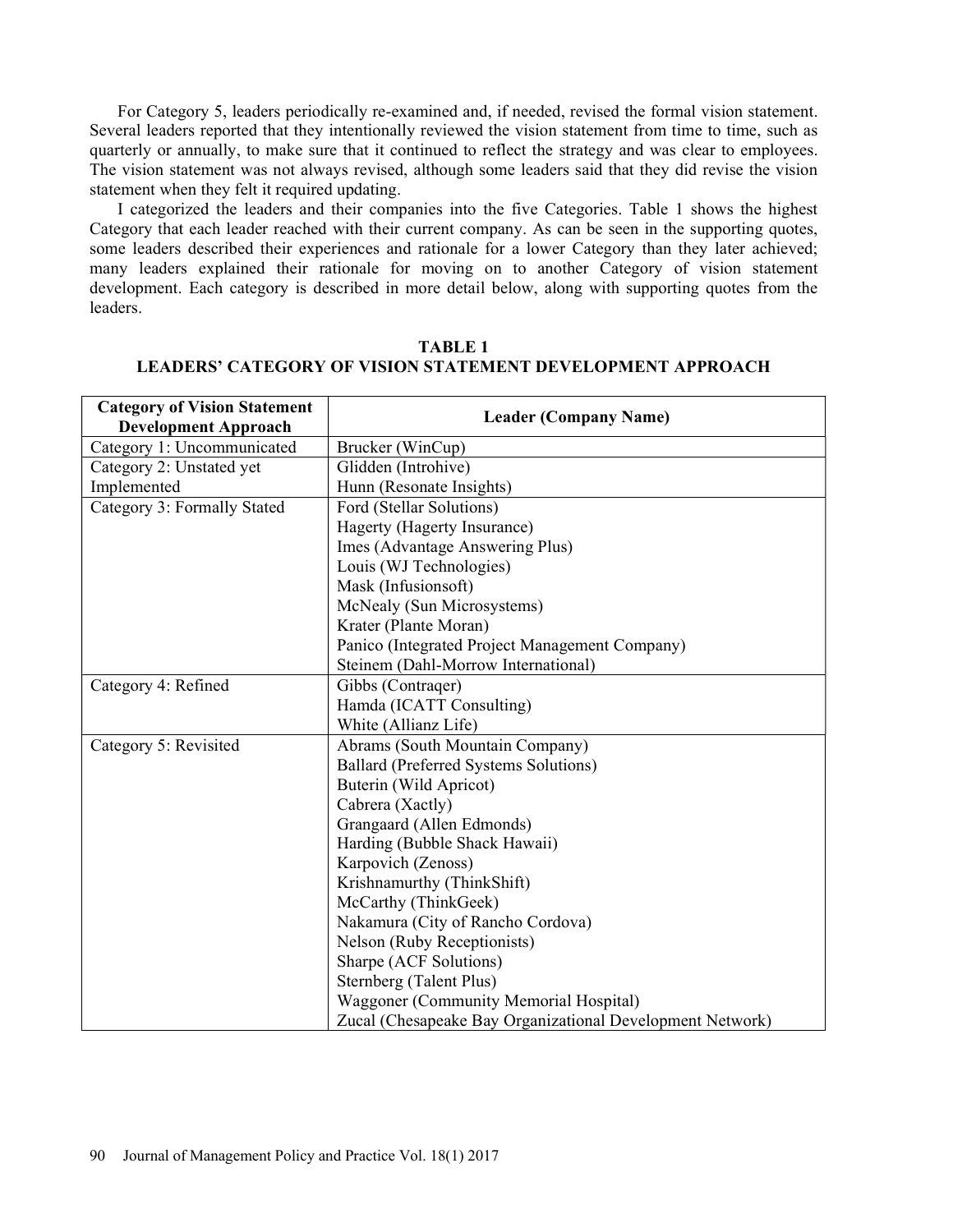#### Category 1: Uncommunicated

For Category 1, the leader found inspiration and ideas for forming the company and had an ideal future in mind that was not formally stated or communicated. Although almost all of the leaders interviewed displayed additional Categories, many of them focused on the inspiration behind forming their company because it set the stage for their vision. Thus, they began at Category 1 and then progressed on to another Category. As can be seen in the representative quotes below, considerable time often passed before the leader turned the vision into action by founding a company. Without an initial inspiration for forming a company, they would not have been able to formulate and communicate a formal vision statement. Through the interviews, I identified several sources of inspiration behind the uncommunicated vision, which are presented below.

#### Real Problems

Problems experienced in their daily lives and seeking solutions to those problems was one source of inspiration that led some leaders to create a vision. For example, Dwight Gibbs was a drummer in a rock band who was in charge of ordering all equipment and supplies, such as speaker cables, drumsticks, and tshirts. He found requesting and organizing quotes in spreadsheets to be unnecessarily time consuming. Later, when he served as CTO for several companies, including co-founding The Motley Fool, he experienced the same frustrations. Gibbs stated:

In my role as CTO, I would get requests for laptops, servers, storage, software, and other equipment we needed to buy. The requests for the stuff people needed were constantly coming across my desk. I was dealing with RFQs [Requests for Quote] again! This time, when quotes came back, they could be 500 lines long or more. I had to put all this information into Excel to compare the quotes. All I could think was  $-$  it should not be this hard!

When he got to a point in his career when he was able to start a company, Gibbs founded Contrager, a procurement software firm for which he later (Category 3) created a formal vision statement, "Friction Free Procurement.

#### Initial Success

Several leaders indicated that they pursued their passion without initially giving much thought to turning it into a business or, at least, creating a business that would last more than a few years. However, their friends and colleagues observed their success as well as passion, prompting them to re-assess their short-term aspirations and prompting them to see viable businesses. For example, in 1973, John Abrams and his business partner were building houses in Martha's Vineyard, figuring out how to do it on the fly while following their passion for design; they had not initially considered turning their hobby into a business. One day, Abrams and a friend were admiring one of the houses when his friend challenged him with, "Nice idea, Abrams - subsidized housing for the rich!" The friend's comment prompted Abrams to think about the possibility of starting a business. He founded South Mountain Company, a designer and builder of custom homes.

Similarly, Clate Mask, co-founder and CEO of software firm Infusionsoft, didn't initially realize the full potential of the company. Mask stated,

When we started, we had no intention of building a big business that would need a vision statement. We thought it would be a small company that we would sell after a few years. We went through three years of brutal survival, and then some modest success for a few years. At that point, we started to see that we were onto something really big.

One moment in particular that influenced Mask and his co-founders was when a business consultant prompted them to change their thinking; the consultant asked them why they weren't "going for it" to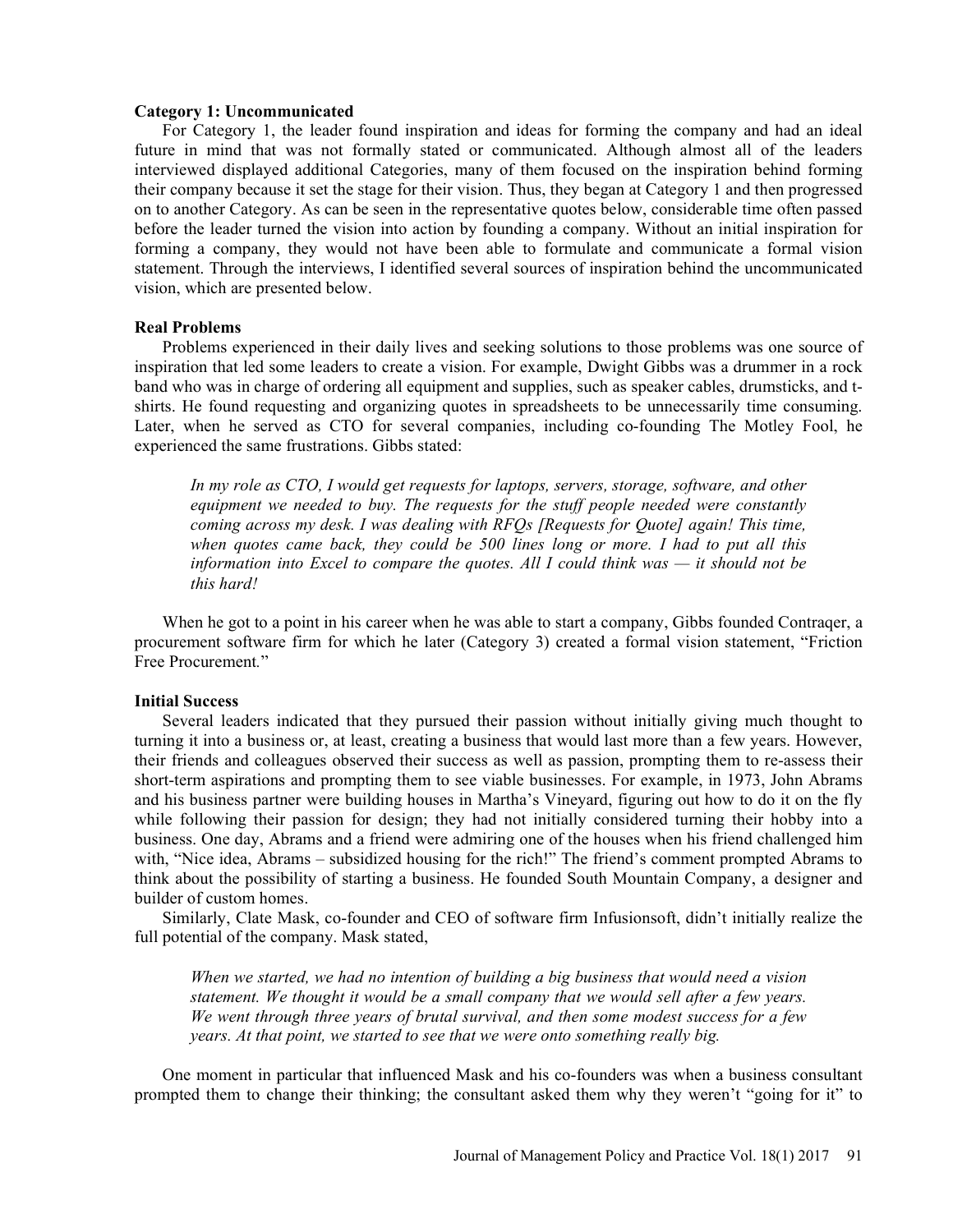grow the company. That challenge helped them decide that they wanted to build a company that was "big and impactful.

### Desire to Do It Better

Some leaders said that they drew on their early career experiences and used their company to find better ways to do things. For example, Celeste Ford worked in many engineering firms before striking out on her own to found Stellar Solutions. For Ford, "the vision statement was a natural evolution of being in the industry for many years and seeing what worked and didn't work." Ford's vision remains untouched 20 years later—"To satisfy our customers' critical needs while realizing our dream jobs." Clearly, one lesson that Ford applied to Stellar Solutions was a dual focus on customers as well as employees. Ford "wanted to build a built-to-last, not a built-to-flip or sell, company."

Another example was provided by Andy Steinem, founder and CEO of Reston, Virginia's executive search firm Dahl-Morrow International. Steinem drew on her early work experiences to know what type of culture she wanted to have in a company. As a teenager, she worked on Capitol Hill delivering messages to senators' offices. Even at a young age, Steinem reveals, she could "tell the personality of the office." She explains, "If a senator was warm, his staff was that way. If he was cold, his staff was that way." Over 40 years later, she distinctly recalls the lesson she learned that "leadership denotes what the culture of the organization is." One reason behind founding Dahl-Morrow, she said, was to be able to create the culture that she knew she wanted in an organization.

#### Personal Meaning

A final source of inspiration, according to some of the leaders interviewed, was personal meaning. As an example, Kristin Sharpe and her husband worked for consulting firms early in their careers and decided they wanted a change. In her words, they "started to look for work with more personal meaning." She knew she wanted to make a difference in people's lives while using her skills but was not sure what to do. So, she and her husband went sailing for about a year before deciding to start ACF Solutions, a company that helps people implement customer relations management systems.

#### Category 2: Unstated yet Implemented

A Category 2 vision statement was when the leader implemented an informal vision statement and took steps to implement it without a formal set of words. Leaders' reasons for not formally stating a vision were that they had not found the right words, were too busy running the company, did not initially see the importance of stating a formal vision, and saw doing so as hypocritical.

Andy Hunn of Resonate Insights stated that he had held several positions at fast growing start-up companies in his career; the companies grew so fast that they didn't have time to create a formal vision statement. He added that at Resonate Insights, "We've never really been smart enough to come up with one. The best thing we can do is to make the vision a living thing with the company by continually reinforcing it verbally and through behavior.

Other leaders indicated that they felt they couldn't initially live up to the idealism that would have been reflected in a vision statement. For example, Scott McNealy of Sun Microsystems explained why he felt that stating a vision in the company's early days would be hypocritical: "Most leaders use the vision statement to sound and look good, but if it doesn't reflect what's going on in the company, then it's worthless." McNealy said that he wanted to evolve the culture to the point that it reflected his vision; only then did he think there enough alignment for him to communicate a formal vision statement. He was able to formally state a vision many years after founding the company, which was to "eliminate the digital divide while doing no harm to the planet."

Category 2 companies may have been successful because they were able to implement the vision in a variety of ways that reflected the leader's unstated vision. They set goals aligned with the informal vision and reinforced the goals through slogans, mantras, and symbols. The leaders said that they felt their energy and focus were contagious, and a shared sense of clarity with employees was obtained through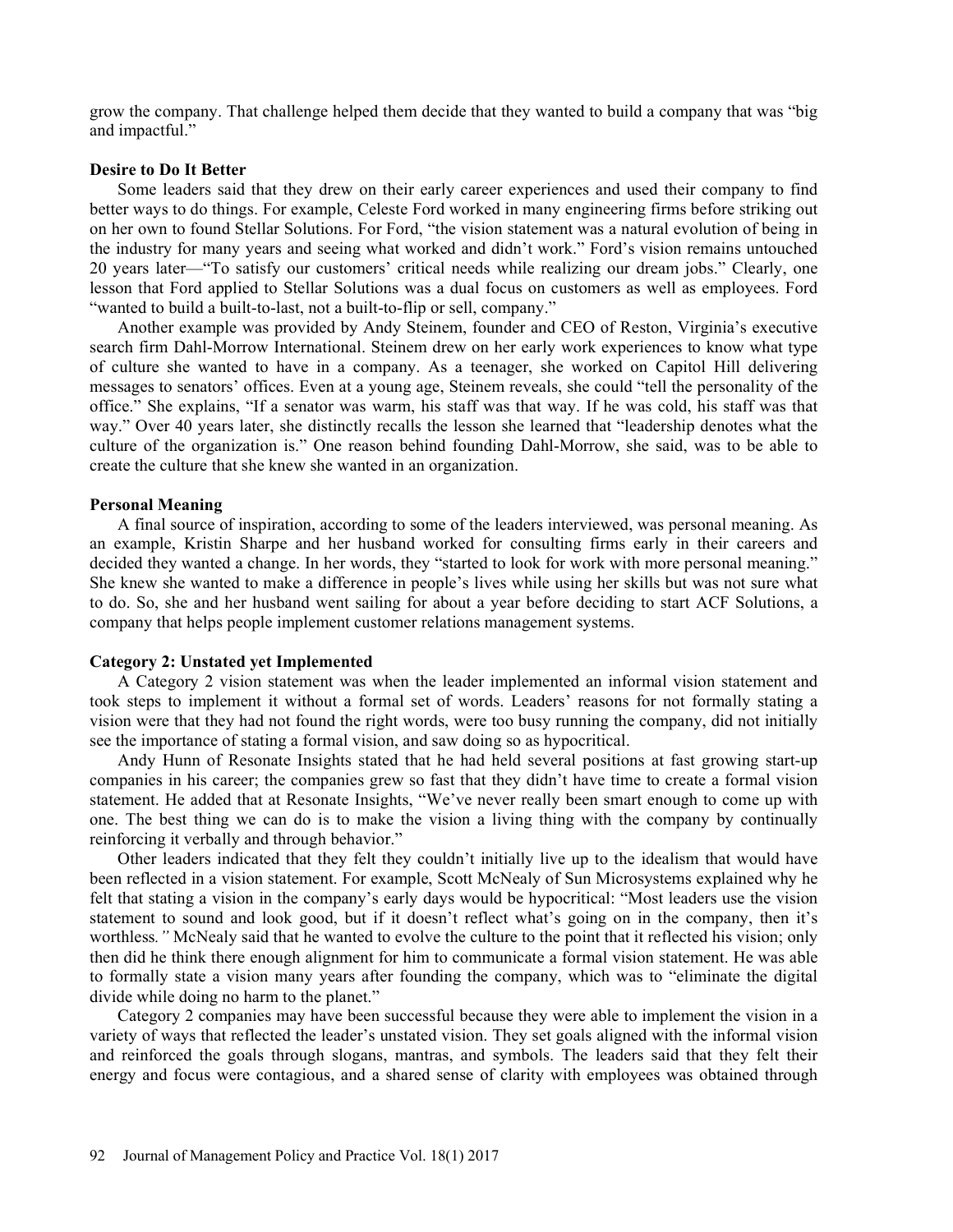continual discussion of the desired future. Andy Hunn explained how he ensured that employees were clear on his informal vision when he was at internet company Digex:

It worked because we spend a tremendous amount of time playing the role of connector. The role had nothing to do with our formal responsibilities in the company, but we spent time with employees who were executing on day-to-day work and were talking to them about strategic opportunities in the market. This kept everyone going in the same direction.

One key to success for Category 2 companies, according to the leaders, was making sure that the leader was on the same page as co-founders as well as the executive team. They were able to do this through constant communication. Jody Glidden of Introhive, for example, stated that he and his cofounder had "pretty passionate discussions" about what the company should be. They had founded a previous company together and therefore felt that they were on the same page without having to formalize their vision.

Leaders with fewer than 30 employees indicated that it was possible to have frequent, one-on-one conversations with co-founders and employees to ensure common understanding and implementation of the vision. Leaders of companies that grew beyond the size of 30 employees and who waited to write a vision statement until that stage reported that they wished they had written a vision statement sooner. Kristin Sharpe of ACF Solutions stated:

We didn't have it formally written down until a couple of years ago. That's unfortunate, but that's the truth. When we did the mission, vision, and core values, we were at a time of growth and change, which is not easy. It is painful and hard at times to bring about change. It's very personal. I wish that we had more formally written down the vision statement early on. We said that because we're small, we don't need to write it down.  $I$  $d$ idn't realize how important it was until I sat down to do it. It was good that we did it then. It was good to get it down and was more challenging than I expected.

#### Category 3: Formally Stated

For Category 3, some leaders said they developed a formal vision statement to describe the inspiration or idea behind the company. Leaders used a variety of approaches to write the formal statement. Some leaders developed it alone, while other leaders involved a combination of other individuals, including co-founders, the top management team, employees, customers, and other stakeholders.

How the leader went about writing the statement depended on the size of the company. Smaller company leaders said that they bore sole responsibility for writing the statement. For example, Ashley Harding, founder of Bubble Shack Hawaii, a manufacturer and wholesaler of natural bath and body products, stated: "The responsibility for writing the statement falls squarely on the entrepreneur's shoulders."

Other leaders of small companies indicated that the formal statement was reviewed by all employees. For example, John Abrams of South Mountain Company indicated: We had a draft statement that we reviewed in a series of open meetings" with employees.

In contrast, larger companies involved executives and, in some cases, employees who represented specific groups and units. For example, Larry Sternberg of Talent Plus described a facilitated process for a vision statement development workshop that he had used with several organizations. The process consisted of forming a planning group representative of executive and lower levels in a company, asking thought provoking questions to generate debate about the vision, and articulating a draft vision statement that was shared with others in order to obtain their feedback before finalizing the statement.

Several leaders, including Larry Sternberg of Talent Plus and Kathryn McCarthy of ThinkGeek, recommended using an outside facilitator to guide a larger team through the vision statement development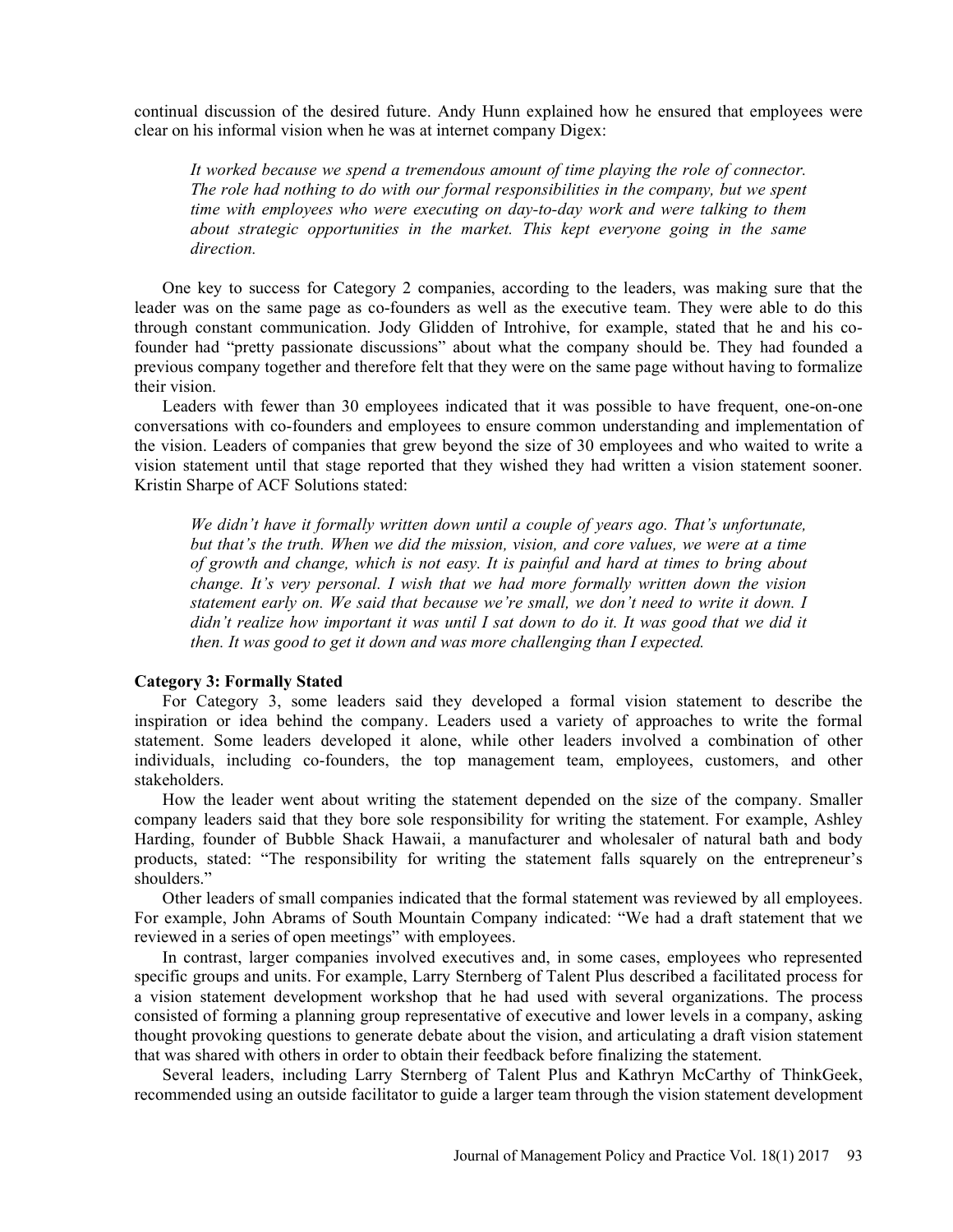process. McCarthy explained, "Everyone in a company has their own strong, passionate views. Having some help to pull all those views together is helpful."

## Category 4: Refined

Some leaders said that they chose to obtain feedback on the draft vision statement in an attempt to find the right words to express their vision. They used the feedback to create the final version of the vision statement. This reflected Category 4.

For example, Gabe Hamda, founder and president of ICATT Consulting, a small human performance consulting company in Jacksonville, Florida, had been trying to find the right way to express his vision. He was meeting with a client when he said, "We improve your people." Hamda said that he suddenly realized he might be insulting the client by implying that her employees were not up to par, so he asked her if that was the case. Before the client could answer, one of ICATT's interns who Hamda had brought to the meeting responded, "Let's say that 'your people are great and we make them better." That statement became ICATT Consulting's formal vision statement.

Similarly, Bill Karpovich, co-founder and former CEO of IT consulting firm Zenoss, indicated that the company's original vision statement, "Changing the game in systems management" was refined to better reflect terminology that more clearly conveyed his intent as well as wording that was commonly used in the industry; the final statement became "Transforming IT operations."

### Category 5: Re-Examined

Not every company reached Category 5; some leaders reported that they did not see a need to formally re-examine or revise their original vision statement. Other leaders said that they periodically reexamined, and, if needed, revised their vision statement to ensure that it was still relevant and understandable. These leaders recommended revising the vision statement when the company evolved, employees were unclear what the original statement meant, or the market had changed. They also indicated that, although they periodically re-examined the vision statement, they had not made changes to the vision statement very often.

Jill Nelson, founder and CEO of Portland, Oregon's Ruby Receptionists, explained: "The essence of our statements has never changed, but the wording has changed a few times. To Nelson, perfecting the wording is a never-ending process. She revisits the company vision statement at an annual leadership retreat. Ruby Receptionists' vision statement is "We want to be the business-hold name [similar to being] a house-hold name] known for exceptional customer service and making personal connections." She stated that she saw clear benefits in including others in the revision process because it increased their buyin and understanding.

Founded in 1922, leadership and employees at shoemaker Allen Edmonds had seen the market change many times. CEO Paul Grangaard took over in 2008 when the companys market share was declining and debt was increasing. Grangaard updated the company's vision to clarify its new strategy of expanding beyond men's shoes to men's apparel. He explained, "Our vision was to regain our position as a great American shoe company, and now it is to become an American lifestyle brand from head to toe.

Kathryn McCarthy, Chairman and CEO of Geek.net and ThinkGeek, also evolved the vision as the company strategy changed. Founded in 1999, ThinkGeek's original business consisted of several websites as well as the ThinkGeek e-commerce site. The two lines of business had similar customers but were different enough that the decision was made to focus on the e-commerce side. The tag line "Stuff for Smart Masses" doubled as the initial vision statement in the early days. Once the decision was made to focus on the ThinkGeek site, a more formal vision was created, which was, "To create a world where everyone can embrace their inner geek, express their passions and connect with one another." The vision statement helped the company focus on a broader definition of what a geek is, according to McCarthy. It reinforced the idea that the client base included "uber geeks" that were the original client base as well as "moms who want to buy gifts for people in their lives," she stated. This led to adding more products geared toward women and other demographics that were different from the companys original focus.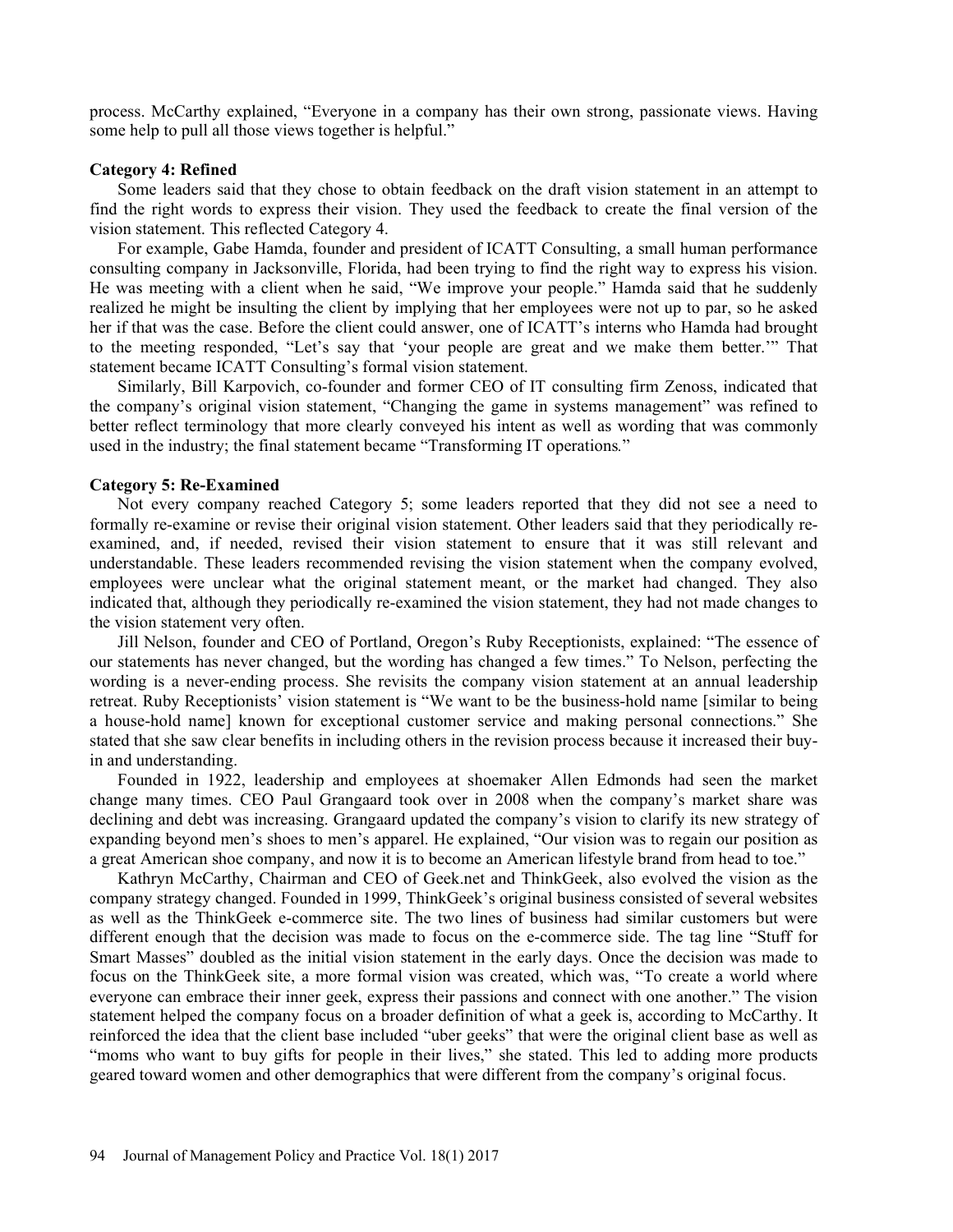Leaders of two large organizations—Brian Cordova of the City of Rancho Cordova and Jessica Zucal of the Chesapeake Bay Organizational Development Network (CBODN)—indicated that they found it necessary to extend the vision statement revision process to constituents and members. At the time I interviewed Nakamura, he was in the process of revising the city's original vision statement. He had spent the previous year and a half holding a series of community outreach meetings and gathered over 1,500 individual responses that he organized into 10 key themes. Going to these lengths was seen as essential to Nakamura. He explained that, before the outreach meetings, the city council had expressed specific ideas about what the vision should be. However, the community's input was "about 30 degrees off of where we expected," he explained. For him, it was invaluable to take the time to confirm the aspects of the vision that the council had in common with the community while also making some slight adjustments based on community feedback. Gathering community input had an additional benefit, which Nakamura explained as follows:

Even people who had voiced displeasure previously with the city provided constructive input. At first, I thought it wouldn't go well when these people showed up, but it went well. Inviting people in to participate is more powerful than sharing what we came up with ourselves.

Similarly, CBODN created a formal vision statement that also incorporated themes from a member survey, along with goals. Once the goals were met and themes had been reflected in the organization's annual conference, it would be time to re-examine the vision and update the goals and themes. Jessica Zucal, then CBODN President, stated that the plan was that a new vision statement would be created and shared with members.

#### Communicating and Implementing the Vision Statement

With the exception of Category 1, where the vision statement was neither stated nor communicated, all leaders interviewed said that the vision statement must be communicated repeatedly to employees as well as implemented or put into action. Although this finding is not new (see for example, Locke, et al., 1991), it was seen by the leaders as an integral part of running a successful organization and part of the vision statement development process. Developing a formal vision statement would have little impact unless it was communicated and put into action.

The leaders emphasized that communicating the vision statement entailed much more than sending a single email or printing posters with the statement. The leaders stated that they communicated their vision in many different ways. Founder and CEO of recruiting firm Dahl-Morrow International, Andy Steinem, stated: We have a lot of communication; we have weekly meetings where we talk about our goals for the week as well as our challenges and what we are doing in a changing market or landscape."

Larry Sternberg, President of Talent Plus, suggested keeping the vision, along with mission and values, alive with a 10-minute daily stand-up meeting with employees. He shared how this worked:

At Talent Plus, we are small enough that everyone can come to the meeting, unless they are meeting with a client. At every meeting, you review one element—one value, the vision, or the mission. On the first day, someone reads the first value, and then invites discussion on how that value is relevant to people's jobs. People talk about whatever comes to mind for them when they think about this value. They talk about how it contributes to the company's success. They talk about their own successes and stories. After you've gone through each element, then you start over. By then, your situation has evolved, so the discussion stays relevant. Through this approach, you are doing more than simply reading the statements; instead, you are getting employees to relate and share their experiences, ideas, and questions about the vision, mission, and values. Repetition is important; you are repeating and reinforcing the concepts without it getting old or tired.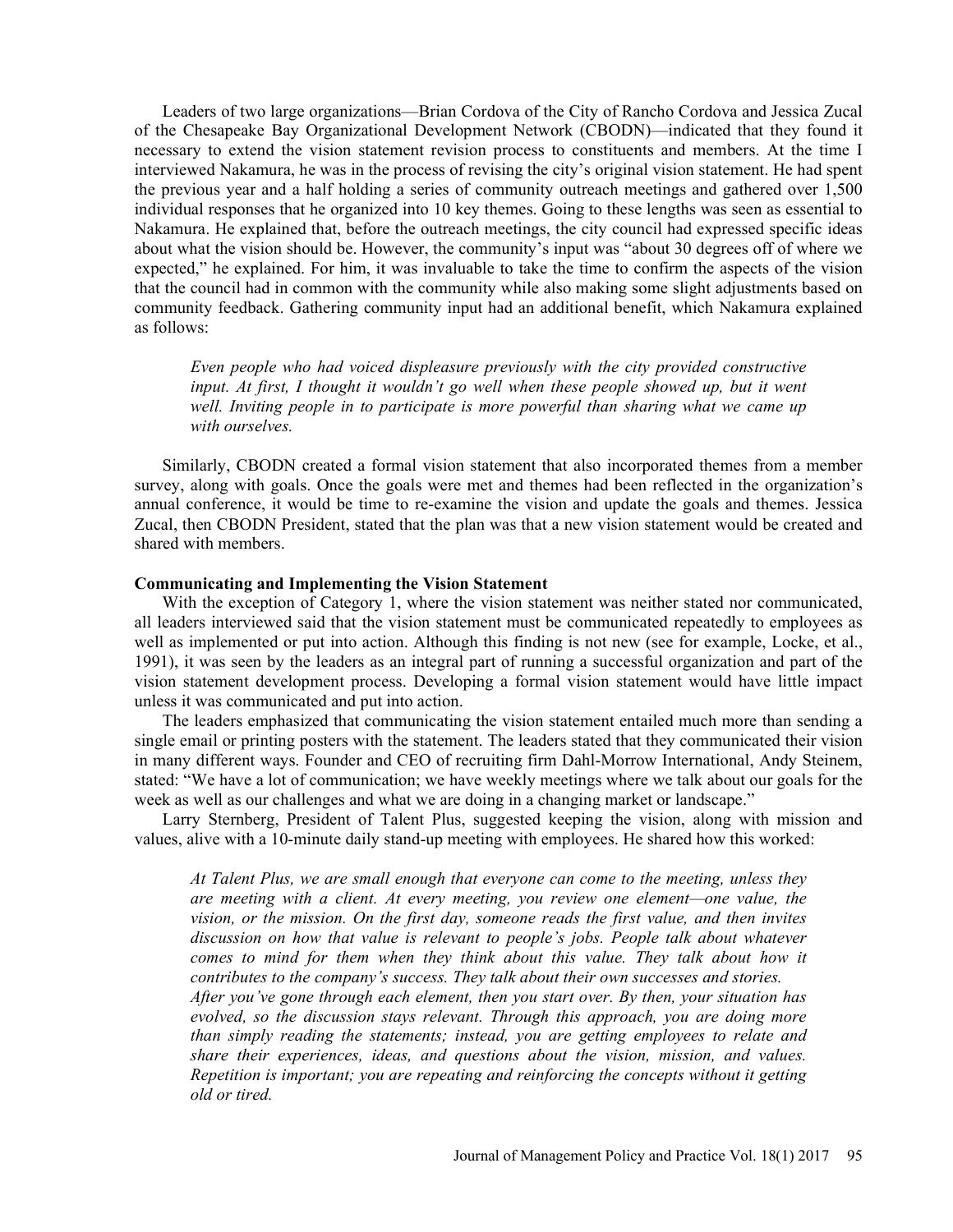A daily stand-up meeting can be adapted in many ways, Sternberg said. He indicated that he had seen it work effectively at Ritz-Carlton Hotels, where each hotel shift began with a daily meeting called LineUp, which reflects a term used in the restaurant business. At Mercedes Benz, he said, they are called JumpStart meetings, and, at Talent Plus, they refer to the meetings as Formation, which reinforced a company metaphor of geese flying in formation.

Leaders also took the opportunity to explain decisions in the context of the vision statement, showing employees how it informed specific decisions. Often, communicating the vision went beyond simply repeating the statement word-for-word. Leaders explained that they identified many different ways to get the message across. For example, Ashley Harding, founder of Bubble Shack Hawaii stated, "We have to deliver the same message in a different way to different employees, whether they are putting labels on bottles or are sales executives.

Another way that leaders communicated the vision statement was to enlist others, usually the executive team, to communicate it. Harding further stated, "We need all levels of management to help us communicate it. All of them are needed to help communicate the message but ultimately it's up to the leader to be responsible for it.

Some leaders shared the vision statement externally with customers, potential customers, vendors, supplies, and other stakeholders. Bill Karpovich of Zenoss explained the value of sharing the vision statement with customers:

We hold regular Customer Advisory Board meetings. We spend a lot of time with our key customers and have dialogue about why you are customers. The number one thing that comes through is that they are bought into our vision. It's the basis for our relationship. It's about the 'why.' Every customer says that it's about the vision, then they debate with us how we execute it. It's a validation of the business and vision that customers buy into it.

Perhaps the most important step in the process, according to the leaders, was implementing the vision statement. Regardless of which Category of vision statement development approach was used, the leaders interviewed emphasized the importance of putting the vision into practice by 1) aligning the strategy and goals with the vision statement and 2) aligning the talent management system with the vision statement.

#### Align Strategy and Goals

Most leaders in the sample emphasized the importance of consistency between the vision statement and the organization's strategy and short- and long-term goals. Goals were set and progress toward them was regularly and frequently communicated in the context of the vision statement. Founder, President, and CEO of Integrated Project Management Company, Richard Panico, explained his rationale for setting goals that were aligned with the company vision statement: "I felt people needed near-term and measureable goals to track progress toward that ultimate destination." As part of IPM's annual plan, progress against the goals is reviewed, and goals are updated as needed. Many leaders interviewed recognized employees' achievements and gave them a sense of completion before turning to the next goal. Celebrations were held when goals were achieved; for example, Marty Imes, Director of Vision and Culture at Advantage Answering Plus, stated that celebrations were held when quarterly goals were met.

#### Align the Talent Management System

The leaders that I interviewed described how they used the talent management system-recruiting, hiring, onboarding, and separation—to support the vision statement. Several leaders described how communicating the vision statement began at the recruiting stage and continued through to hiring, onboarding, and even separation.

One leader who reported using the vision statement in the recruiting process was Michelle Waggoner of Community Memorial Hospital, a small award-winning hospital in rural Hicksville, Ohio. The hospital's formal vision statement, which also includes values, explains the expected behaviors for all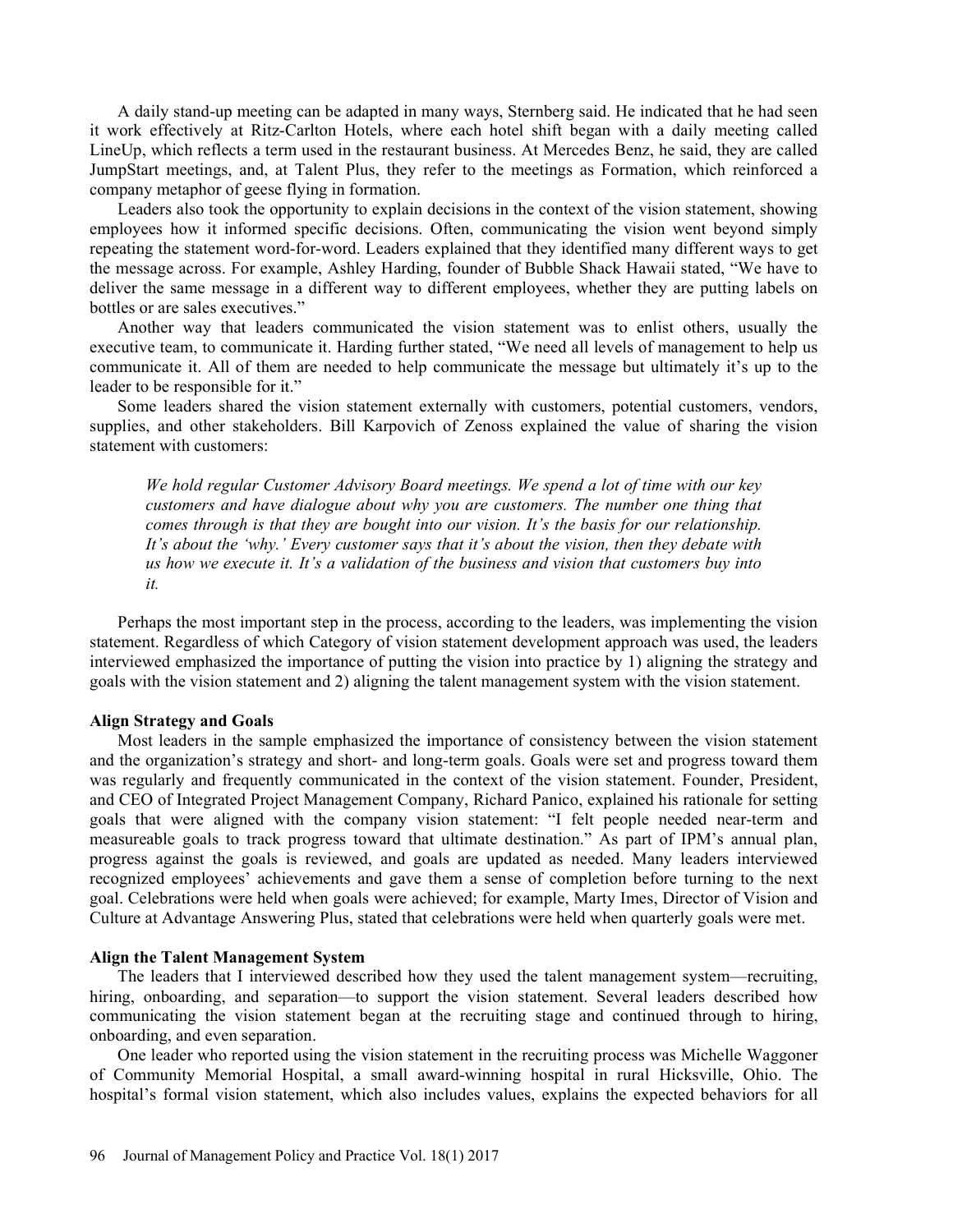employees in concrete terms. The hospital has 32 behavior standards organized around the values of Attitude, Respect, Customer Service, Continuous Improvement, Teamwork, and Fun. Waggoner stated that prospective employees review the behavior standards before they apply for a job. The specificity of the standards helps applicants understand how they are expected to reflect the vision statement, and some applicants self-select out of the hiring process. Waggoner emphasized, "Having one person who doesn't display the standards can tear down the group.

Jill Nelson, founder and CEO of Ruby Receptionists, explained how her company changed the way it advertised for job openings to better reflect its vision statement. Originally, Ruby Receptionists' job announcements focused on an applicant's years of experience but were changed to reflect its vision statement of "preserving and perpetuating real, meaningful relationships." Current job announcements how state, "if you delight in helping others, we want to hear from you!" Nelson stated that Ruby Receptionists' vision and values are not for everybody, even though their employees thrive on it. She explained, "If being positive and around 100+ cheerful people every day doesn't sound appealing, that's okay—but there's probably a better fit for you than Ruby."

At the hiring stage, leaders described how the vision statement was applied to ensure that new hires were aware of the vision statement. According to Nelson, an employee whose values do not align with Ruby's values was not an option. "The health of our company is contingent on everyone being aligned with our mission, vision, and values," she said, continuing, "We find we do a great job hiring, and people, once they get here, they feel they can be themselves. They tell me that they like getting paid to make other people happy.

Leaders also described how onboarding of new employees was also aligned with the vision statement. Michelle Waggoner further explained that Community Memorial Hospital's behavior standards are emphasized in the new employee orientation and comprise part of their performance appraisal. Similarly, Ruby Receptionists gives every new employee a copy of the mission, vision, and values. CEO Jill Nelson holds new employee brunches where she talks to them about the vision and how it was created.

Performance management as well as separation decisions also were aligned with the vision statements, according to the leaders. For example, every now and then, Waggoner explained, a few employees would need coaching to help them understand when their behavior deviated from the standards. In most cases, she said, employees who did not display the standards chose to leave the company.

Although the popular press provides many examples of leaders who are ruthless in how they part ways with employees who don't buy-in, that was in contrast to what leaders in this study reported. Several leaders explained that they relied more on discussions with employees to attempt to explain the vision and help them buy-in to it. When an employee was not bought in to the vision, then a mutual decision was made to part ways, according to the leaders.

Several leaders described how they used the vision statement as the basis for a discussion with an employee about whether they should continue to work at the company. For example, Gordon Krater, Managing Partner of Chicago accounting firm Plante Moran, discussed the firm's core purpose and values. One aspect of Plante Moran's core purpose and values is to take a long-term view, whether that means doing the right thing for clients or for its staff members. Krater shared a story about a time when it was clear a young staff member's skills were not compatible with accounting work:

He came to me and said that he thought the job wasn't right for him and he needed to leave. He found another job and when he gave notice and told me where we was going, I told him that wasn't going to be a good fit for him either. I convinced him to keep looking, wait another month or two, and that I would help him find something that would work for him. He did wait and found a job that's the perfect fit for him. He has had a satisfying career doing something he loves and has been extremely successful. What's another month or two of salary for us compared to this guy's lifetime?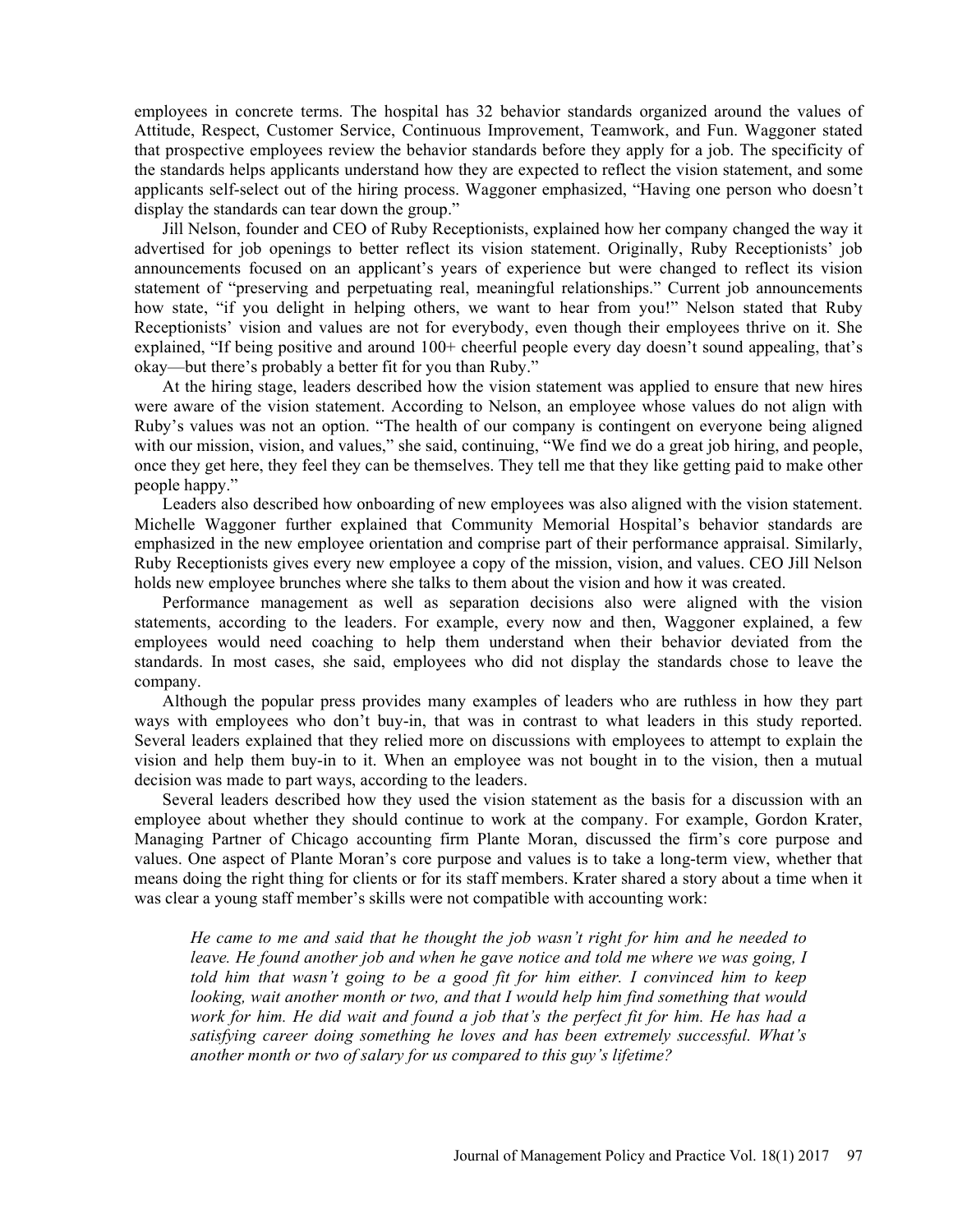### LIMITATIONS AND FUTURE RESEARCH QUESTIONS

The goal of this study was to identify vision statement development approaches that could guide future research. Five categories of vision statement development approaches were identified.

Several limitations to this study exist. First, it is possible that, through further research, additional categories could be identified. The categories and their names also could be refined as additional cases are observed. Although the sample of companies represented a range of company sizes as well as products, services, and nonprofit organizations, the sample may not fully represent the population with respect to size or other demographic variables. It was not possible to control the leaders who chose to participate in the interviews.

Second, it is possible that the leaders who agreed to participate in this study were more effective and intentional in their approaches to developing their company vision statements as compared to leaders who were not interviewed. Although the sample of leaders and companies was generally regarded as successful, leaders who did not develop a vision statement were intentionally excluded from the study (with the exception of one leader interviewed). Again, other samples may reveal additional categories of vision statement development or lead to a refined conceptualization of Category 2, where the statement is unstated yet communicated.

Third, the interviews relied on leaders' recollection of their approaches. No attempt was made to confirm or validate with other executives or employees the approach the leader said was used. Pfeffer  $(2015)$  states that a disconnect is sometimes observed between a leader's actual behavior and the advice they give to others about effective leadership as well as their own recollection of their behavior. It is possible that employees did not perceive when they were involved in the vision statement development process or that they were not aware of the vision statement or aware of attempts to communicate and implement it.

Fourth, given a limited amount of time that each leader was available to be interviewed, their statements focused primarily on vision statement development. Although the leaders were asked questions about communication and implementation of the vision statement, not every leader had time to fully address all questions in the interview protocol. Communication and implementation questions were included in the results because the leaders who addressed those topics placed considerable emphasis on their importance. Future models and theories of vision statement development may choose to include communication and implementation, which is consistent with existing leadership frameworks (see for example, Locke et al., 1991).

Despite these limitations, five categories of vision statement development approaches were observed. Where and how the categories were identified are of little consequence at this early stage of grounded theory development (Glaser and Strauss). Although additional categories could certainly exist, we need to continue to understand how leaders develop effective vision statements. One possible next step is to confirm the five categories of vision statement development identified in this study while looking for additional possible additional categories. Future research could also generate and test hypotheses about how the categories impact organizational performance and other important outcome variables. Some initial ideas for future research questions are as follows:

- Do all leaders progress through each category of vision statement development process?  $\bullet$
- What other variables describe or are correlated with the categories? For example, do leaders spend a certain amount of time in each category and what is the minimum amount of time spent in each category?
- Does category predict organizational performance? Are certain categories of vision statement development associated with higher organizational performance than other categories?
- Does frequency of communication mediate the category-performance relationship?
- Does the source of communication (such as founder, executive team, or supervisor) impact the category -performance relationship or employees' understanding of the vision statement?
- Does the vision implementation method moderate the category -performance relationship?  $\bullet$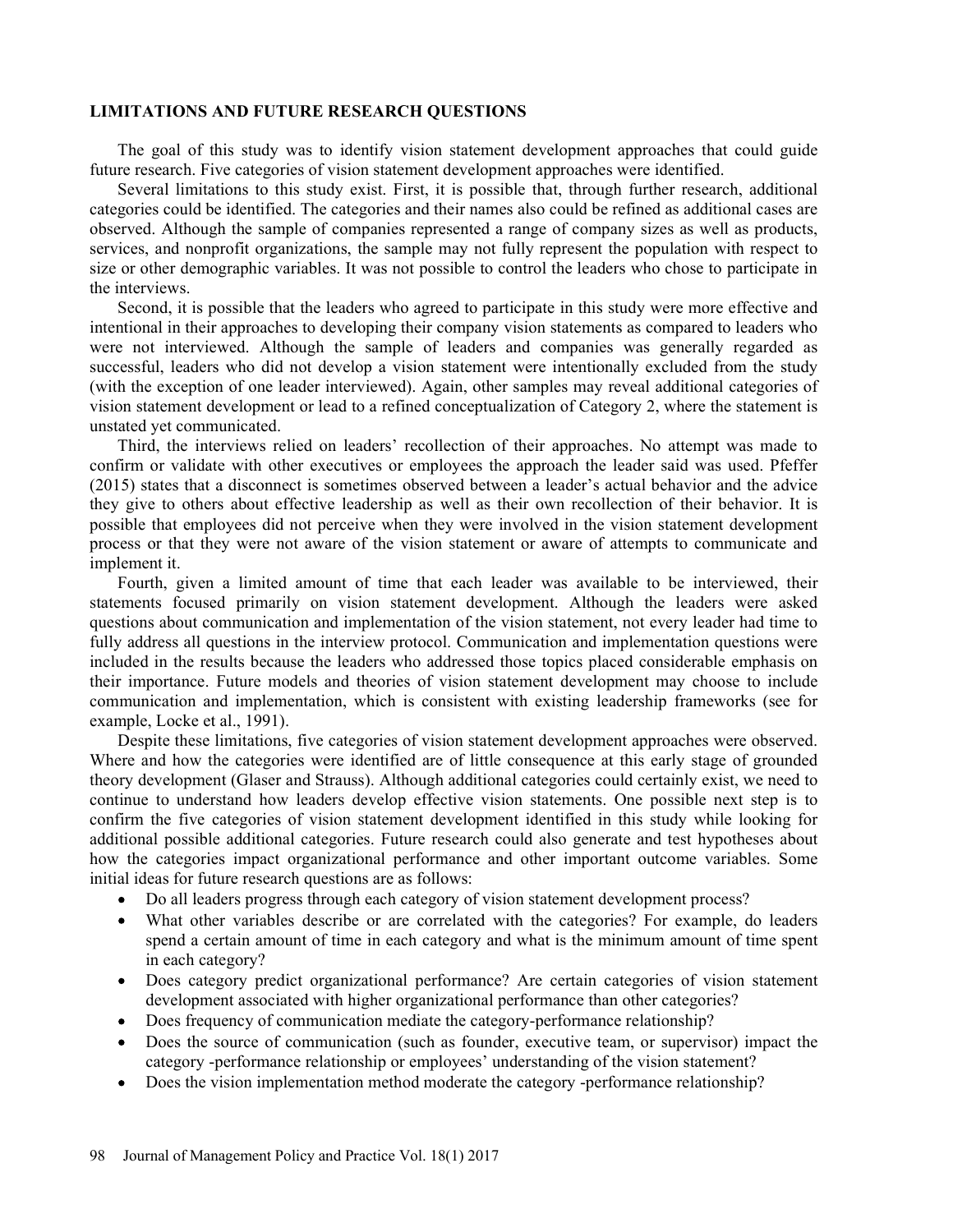- Does category predict individual-level outcomes, such as trust, commitment to the leader, commitment to the organization, understanding of the vision, commitment to goals, turnover, and individual performance?
- Does leader charisma moderate the category-performance relationship? What other variables might moderate that relationship?
- What moderator variables might impact the category-performance relationship?

By understanding how leaders formulate vision statements, future research can be conducted to more fully understand a vision statement's mechanisms and impact, ultimately moving toward a grounded theory.

## **REFERENCES**

- Barling, J., Weber, T., & Kelloway, E.K. (1996). Effects of transformational leadership training on attitudinal and financial outcomes: A field experiment. Journal of Applied Psychology, 81, 827- 832.
- Bass, B.M. (1985). Leadership and performance beyond expectations. New York: The Free Press.
- Baum, J.R., Locke, E.A., & Kirkpatrick, S.A. (1998). A longitudinal study of the relation of vision and vision communication to venture growth in entrepreneurial firms. Journal of Applied Psychology, 83, 43-54.
- Bersin, J. (2010). http://www.bersin.com/blog/post/2010/05/A-New-Talent-Management-Framework.aspx
- Bird, B. (1989). Entrepreneurial behavior. Glenview, IL: Scott, Foresman.
- Bono, J.E., Foldes, H.J., Vinson, G., & Muros, J.P. (2007). Workplace emotions: The role of supervision and leadership. Journal of Applied Psychology, 92, 1357-1367.
- Burns, J.M. (1978). Leadership. New York: Harper & Row.
- Colbert, A.E., Kristof-Brown, A.L., Bradley, B.H., & Barrick, M.R. (2008). CEO transformational leadership: The role of goal importance congruence in top management teams. Academy of Management Journal, 51, 81-96.
- Conger, J.A. & Kanungo, R.N. (1987). Toward a behavioral theory of charismatic leadership in organizational settings. Academy of Management Review, 12, 637-647.
- Filion, L. J. (1991). Vision and relations: Elements for an entrepreneurial metamodel. International Small Business Journal, 9, 112-131.
- Glaser, B.G. & Strauss, A.L. (1967). The Discovery of Grounded Theory: Strategies for Qualitative Research. Chicago: Aldine.
- House, R.J. (1977). A 1976 theory of charismatic leadership. In J.G. Hunt & L.L. Larson (Eds.), Leadership: The cutting edge, 189-204. Carbondale, IL: Southern Illinois University Press.
- Howell, J.M. & Frost, P.J. (1989). A laboratory study of charismatic leadership. Organizational Behavior and Human Decision Processes, 43(2), 243-269.
- Isenberg, D. J. (1987). The tactics of strategic opportunism. Harvard Business Review, March, 92-97.
- Kirkpatrick, S.A. (2004). Visionary leadership theory. In J.M. Burns, G.R. Goethals, & G.J. Sorenson (Eds.), Encyclopedia of leadership. Great Barrington, MA: Sage.
- Kirkpatrick, S.A. (2009). Lead through Vision and Values. In E.A. Locke (Ed.), Handbook of principles of organizational behavior  $(2^{nd}$  ed.), Oxford: Blackwell.
- Kirkpatrick, S.A. & Locke, E.A. (1996). Direct and indirect effects of three core charismatic leadership components on performance and attitudes. Journal of Applied Psychology, 81, 36-51.
- Kirkpatrick, S.A., Wofford, J.C., & Baum, J.R. (2002). Measuring motive imagery contained in the vision statement. Leadership Quarterly, 13, 139-150.
- Locke, E.A., Kirkpatrick, S.A., Wheeler, J., Schneider, J., Niles, K., Goldstein, H., Welsh, K., & Chah, D. (1991). The essence of leadership. New York: Lexington Books.
- Maccoby, M. (1981). The leader. New York: Simon & Schuster.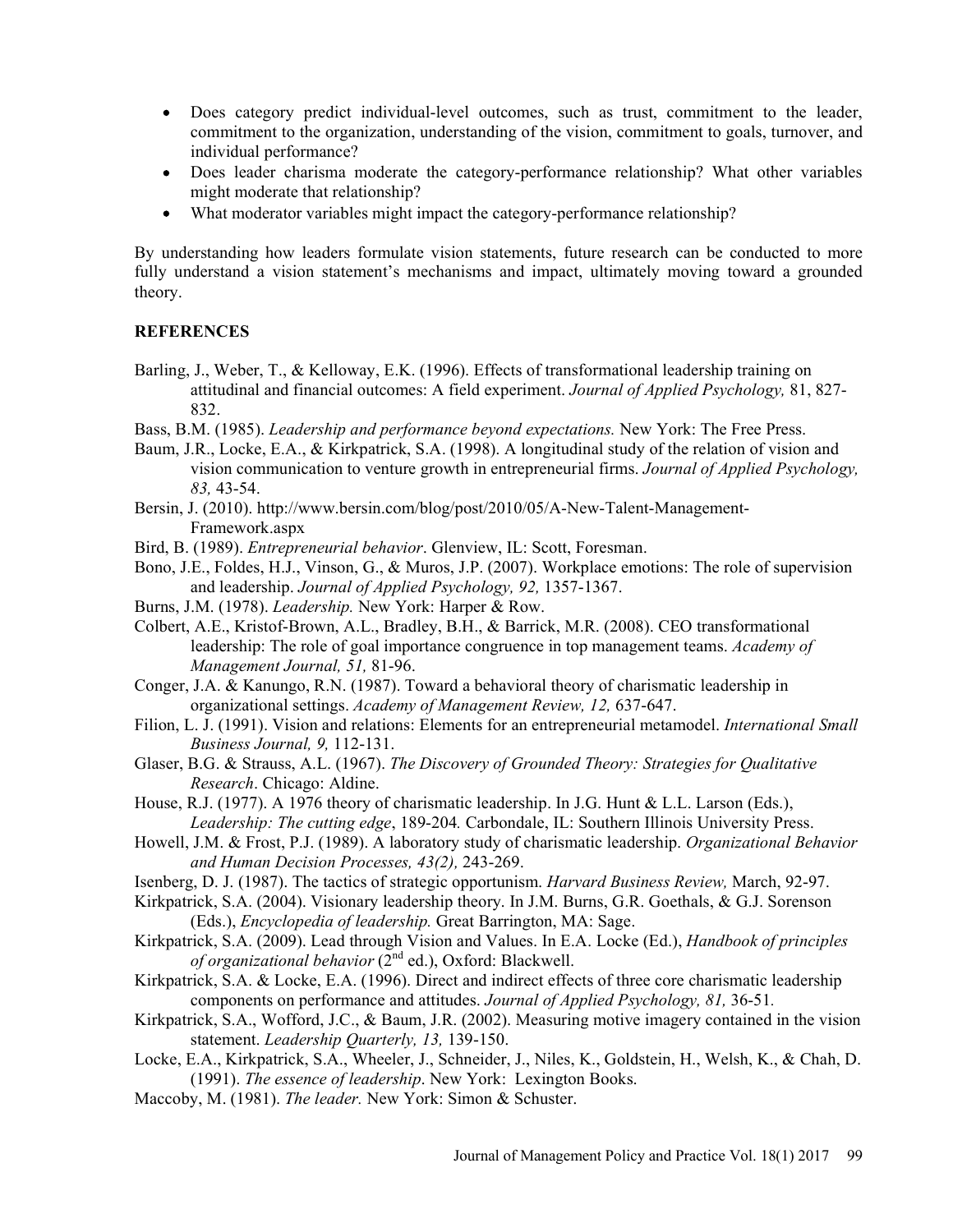Mendall, J. S., & Gerguoy, H. G. (1984). Anticipatory management or visionary leadership: A debate. Management Planning, November-December, 28-31.

- Niehoff, B.P., Enz, C.A., & Grover, R.A. (1990). The impact of top-management actions on employee attitudes and perceptions. Group & Organization Studies, 15, 337-352.
- Oswald, S.L., Mossholder, K.W., & Harris, S.G. (1994). Vision salience and strategic involvement: Implications for psychological attachment to organization and job. Strategic Management Journal, 15, 477-489.
- Pfeffer, J. (2015). Leadership BS: Fixing workplaces and careers one truth at a time. New York: HarperBusiness.
- Podsakoff, P. M., MacKenzie, S. B., Moorman, R. H., & Fetter, R. (1990). Transformational leader behaviors and their effects on followers' trust in leader, satisfaction, and organizational citizenship behaviors. Leadership Quarterly, 1, 107-142.
- Timmons, J. A., Smollen, L. E., & Dingee, A. L. M., Jr. (1990). New venture creation: Entrepreneurship in the 1990s (3rd ed.). Homewood, IL: Richard D. Irwin.

## APPENDIX 1

## INTERVIEW PROTOCOL

- 1. Please start with a short description of your background your title or role in the company, number of years in the role.
- 2. Please tell me about the company  $-$  industry, main product(s) or service(s), year founded, number of employees
- 3. What inspired you to found or join the company?
- 4. What is the company's vision statement?
- 5. Is it formal or written down?
- 6. Did you develop the vision statement alone or involve others (if so, please explain)?
- 7. Can you describe the process you used to develop the vision statement?
- 8. Did you develop it right away or after some period of time? Did anything in particular inspire or motivate you?
- 9. What challenges did you encounter when you developed the vision statement?
- 10. Have you ever revised the vision statement? If so, how many times and through what process?
- 11. What advice would you have for others who need to develop a company vision statement?
- 12. How often do you communicate the vision statement? How do you communicate it?
- 13. What actions have you taken to implement, or align the company with, the vision statement?
- 14. Have you designed your systems and structures to support employees in achieving the vision statement?
- 15. How have you enlisted others in your company to support you in reaching the vision statement?
- 16. Can you describe any memorable successes where your employees demonstrated the true meaning of your vision statement?
- 17. What challenges did you face when trying to align your company with the vision statement?
- 18. Do you feel you are charismatic?
- 19. What advice do you have for others who are implementing their vision statement?
- 20. Do you have any final thoughts about vision statements?